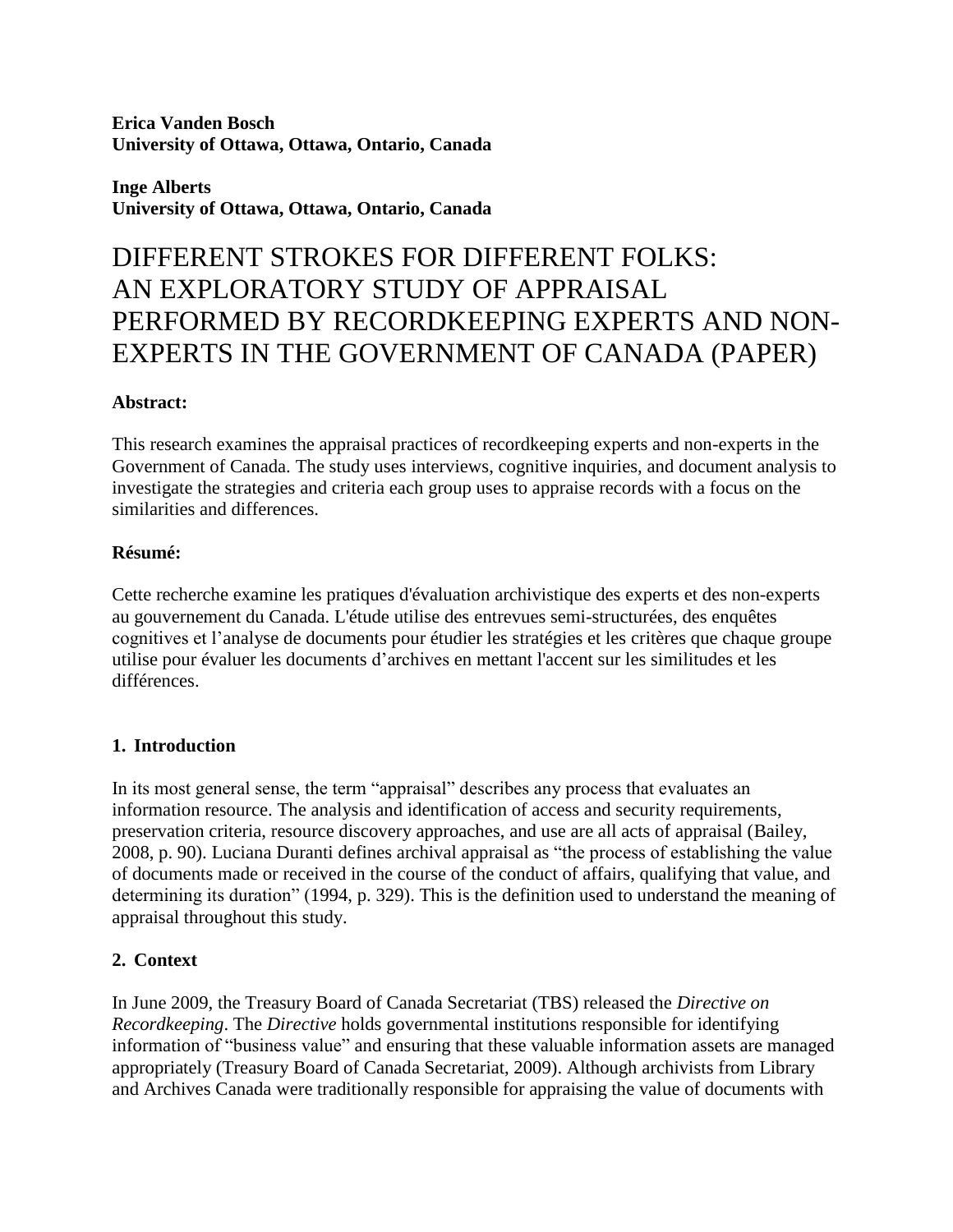the aim to preserve information of societal significance at the end of the lifecycle (e.g. Boles & Young, 1985; Cox, 2002; Eastwood, 1993; Schellenberg, 1956), increased involvement from recordkeeping experts and records users of each federal institution became critical to deal with the volume, variety and speed of digital information that is created and received daily "in support of programs, services and ongoing operations" (Treasury Board of Canada Secretariat, 2009).

Two official Electronic Document and Records Management Systems (EDRMS) have been implemented in the Government of Canada since 2004. These systems are based on a conceptual approach where digital information resources are saved in a virtual folder structure. The folder structure represents the business classification and is associated with retention and access rules. With the EDRMS approach, governmental employees are expected to decide whether an information resource has business value or not in order to classify it manually against the business classification scheme (Lappin, 2010, p. 253).

Unfortunately, the transfer of the recordkeeping responsibilities from the expert archivists to individual employees who are generally unskilled in records management practices has resulted in many challenges. A report from the U.S. National Archives and Records Administration concludes that depending on busy employees who are focused on achieving their organization's mission leads to inconsistent recordkeeping across the government (National Archives and Records Administration, 2014, p. 5). These conclusions are reflected in different studies that address the lack of employee motivation with respect to tasks related to the appraisal and classification of records (Bailey, 2008; Goldschmidt, Joseph, & Debowski, 2012; Jordan & de Stricker, 2013; Mäkinen & Henttonen, 2011; McKemmish & Piggott, 2013). There is therefore a need to better understand appraisal practices so that a more effective and scalable solution can be developed to support appraisal tasks.

## **3. Research Design**

This paper presents an exploratory study that examines how recordkeeping experts and nonexperts appraise the value of information resources in the Government of Canada. It uses a segment of the InterPARES Appraisal Task Force's model of the selection function (see figure 1) as a conceptual framework to examine appraisal practices (Eastwood et al., 2001a, 2001b). The results focus on the strategies and criteria used by recordkeeping experts and non-experts, the similarities and differences of appraisal practices between the two groups, and how the different groups work together to appraise information resources. The data are collected in the context of a broader research project aiming at automating the classification tasks and are expected to provide a core model of appraisal strategies and criteria to design the automation experiments.

Recordkeeping experts refer to governmental employees who have specialized knowledge of appraisal theory and practices. Examples of recordkeeping experts include records managers, information management specialists, and archivists. Non-experts refer to governmental employees with no specialized knowledge of appraisal theory or practices. In other words, nonexperts refer to government employees whose primary work objective is not related to managing information under the custody of the Government of Canada.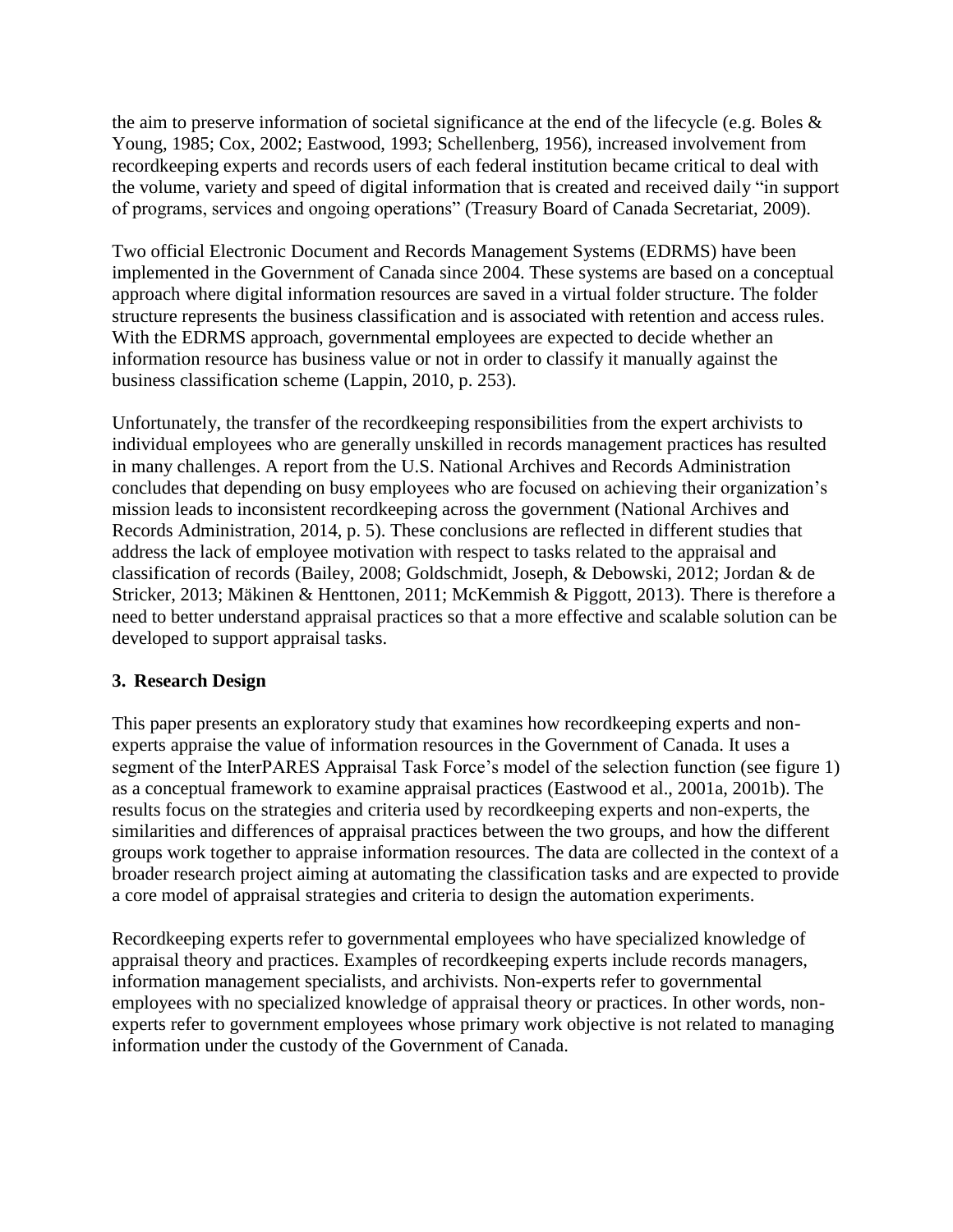The research methodology involves a qualitative study of appraisal processes of five recordkeeping experts and five non-experts. The study uses semi-structured interviewing, cognitive inquiries, and document analysis to study these appraisal practices. Semi-structured interviews are conducted to examine the practices adopted by recordkeeping experts and nonexperts when appraising records. In the interviews, participants address questions regarding the criteria and strategies they use to appraise information resources. Cognitive inquiries, which consist of a lighter version of verbal protocol analysis (Ericsson & Simon, 1993), gain further cognitive insights on the governmental employees' appraisal decisions. The cognitive inquiries involve the participants appraising a sample of their own information resources in their work environments for a period of approximately thirty minutes. During this experiment, the participants think aloud and verbalize their decisions while classifying their records according to different categories (such as, 'business value', 'social value', 'no value', etc.). The interview and cognitive inquiry data are analyzed following an interpretative content analysis approach (Miles & Huberman, 2003). A document analysis examines Library and Archives Canada's Generic Valuation Tools (GVT). The GVT provide recommendations to Government of Canada institutions on the identification of information resources of business value and retention periods for common business activities performed in the Government of Canada (Library and Archives Canada, 2015).

## **4. Findings**

The research will contribute to the advancement of knowledge related to the appraisal practices used by recordkeeping experts and non-experts in the Canadian government. The results will focus on the strategies and criteria used by recordkeeping experts and non-experts, the similarities and differences of appraisal practices between these groups, and how the groups work together to appraise information resources. First, the results of this research will contribute towards the development of an appraisal model. This appraisal model will be used to support the determination of criteria, value categories, and associated features to appraise information resources.

The model will further be used in a second phase of the broader research study to conduct automatic classification experiments. The automatic classification experiments are expected to demonstrate the validity and feasibility of using automated tools to support organizations to make better appraisal decisions. Statistical experiments based on natural language processing and machine learning techniques will be developed to automatically classify emails according to the collaborative appraisal model and the requirements developed during the first phase. Despite the contextual nature of appraisal, the approach to develop an appraisal model is expected to be transferable to different organizational contexts and genres of records.

#### **5. Conclusion**

Automatic classification solutions are expected to reduce the burden on the end users and result in more reliable and scalable appraisal practices to deal with the increasing volume of digital information. For the Canadian government, leveraging technologies to support recordkeeping tasks will enable institutions to better meet their objectives of operational efficiency, transparency and accountability.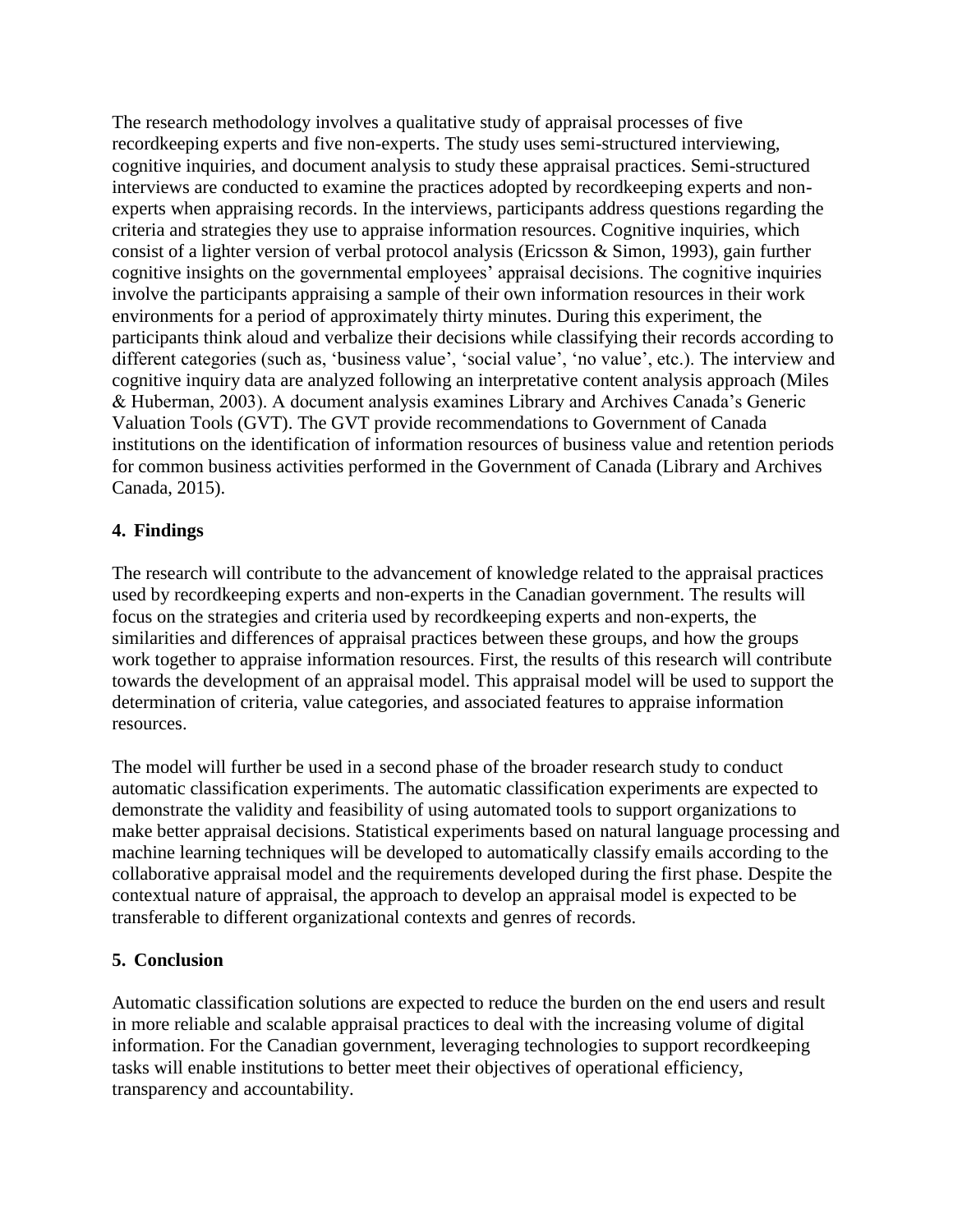#### **Reference List:**

- Bailey, S. (2008). *Managing the crowd: Rethinking records management for the Web 2.0 world*. London: Facet Publishing.
- Boles, F., & Young, J. (1985). Exploring the black box: The appraisal of university administrative records. *The American Archivist*, *48*(2), 121–140. <https://doi.org/10.17723/aarc.48.2.1414g624328868vw>
- Cox, R. J. (2002). The end of collecting: Towards a new purpose for archival appraisal. *Archival Science*, *2*(3–4), 287–309. <https://doi.org/10.1007/BF02435626>
- Duranti, L. (1994). The concept of appraisal and archival theory. *The American Archivist*, *57*(2), 328–344.<https://doi.org/10.17723/aarc.57.2.pu548273j5j1p816>
- Eastwood, T. (1993). How goes it with appraisal? *Archivaria*, *36*(0). Retrieved from <http://archivaria.ca/index.php/archivaria/article/view/11938>
- Eastwood, T., Craig, B., Mei, D., Eppard, P., Fioravanti, G., Fortier, N., … Chen, S.-S. (2001a). *Appraisal Task Force Report*. InterPARES Project. Retrieved from [http://www.interpares.org/ip1/ip1\\_documents.cfm?cat=aptf](http://www.interpares.org/ip1/ip1_documents.cfm?cat=aptf)
- Eastwood, T., Craig, B., Mei, D., Eppard, P., Fioravanti, G., Fortier, N., … Chen, S.-S. (2001b, June). A Model of the Selection Function. InterPARES Project. Retrieved from [http://www.interpares.org/ip1/ip1\\_documents.cfm?cat=aptf](http://www.interpares.org/ip1/ip1_documents.cfm?cat=aptf)
- Ericsson, K. A., & Simon, H. A. (1993). *Protocol analysis: Verbal reports as data*. Cambridge, MA: MIT Press.
- Goldschmidt, P., Joseph, P., & Debowski, S. (2012). Designing an effective EDRMS based on Alter's Service Work System model. *Records Management Journal*, *22*(3), 152–169.<https://doi.org/10.1108/09565691211283129>
- Jordan, I., & de Stricker, U. (2013, April 2). Information management in the Canadian federal government: Principles, practices and the role of information professionals. Retrieved from [https://curve.carleton.ca/39509abe-6e49-483b-8620-bc408a4e0819.](https://curve.carleton.ca/39509abe-6e49-483b-8620-bc408a4e0819) Last visited on 15/02/2017.
- Lappin, J. (2010). What will be the next records management orthodoxy? *Records Management Journal*, *20*(3), 252–264.<https://doi.org/10.1108/09565691011095283>
- Library and Archives Canada. (2015, May 25). Generic valuation tools. Retrieved from [http://www.bac-lac.gc.ca/eng/services/government-information](http://www.bac-lac.gc.ca/eng/services/government-information-resources/guidelines/generic-valuation-tools/Pages/introduction.aspx)[resources/guidelines/generic-valuation-tools/Pages/introduction.aspx.](http://www.bac-lac.gc.ca/eng/services/government-information-resources/guidelines/generic-valuation-tools/Pages/introduction.aspx) Last visited on 15/02/2017.